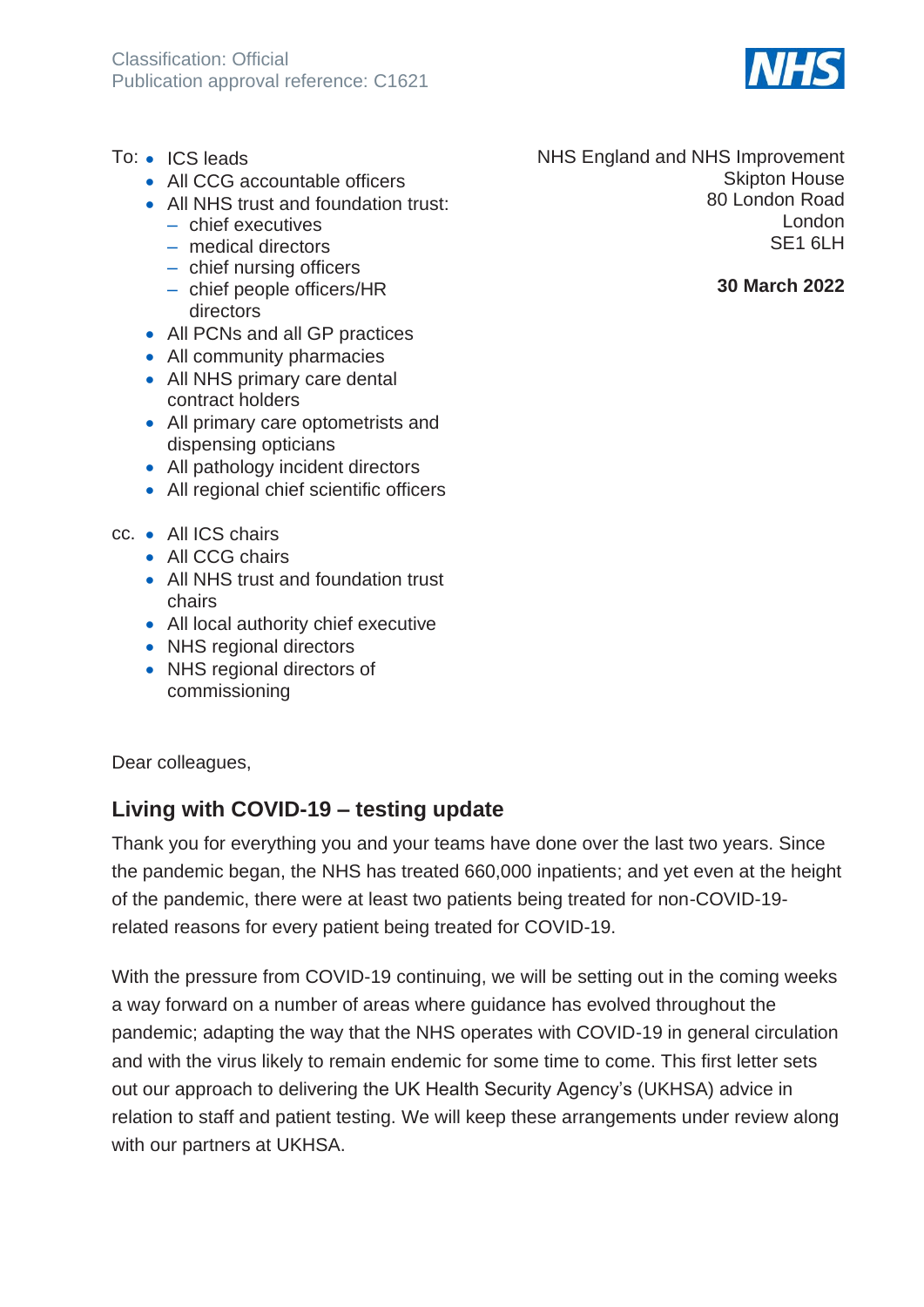# **Patient testing**

Although the general public will not be offered COVID-19 tests routinely if symptomatic, there may be some instances where a clinician will want to offer a COVID-19 test as part of a diagnostic pathway.

From 1 April, in line with UKHSA advice, NHS patient testing will operate as follows:

# **Inpatients in a healthcare setting**

- All NHS patients in a hospital setting requiring a test by a clinician to support clinical decisions during their care and treatment pathway should be offered a polymerase chain reaction (PCR) test as part of their usual diagnostic pathway. **There is no change in testing protocol for this group of patients**.
- Testing for asymptomatic inpatients on day 3 and days 5-7 of their stay should now be undertaken by lateral flow device (LFD). Trusts can order a supply of LFDs for this use case from UKHSA via the trust's usual ordering route. **This is a change in testing technology for this group of patients**.
- Severely immunocompromised patients who move beds within a hospital setting should continue to be tested using PCR. **There is no change in testing protocol for this group of patients**.
- All patients on discharge to other care settings, including to care homes or hospices, should continue to be tested using PCR. **There is no change in testing protocol for this group of patients**.
- Outbreak testing should be undertaken using PCR, if advised by a local infection prevention and control (IPC) team or following local public health advice. **There is no change in testing protocol for this group of patients and/or staff**.
- There will be no variant of concern genotyping of positive samples in NHS laboratories. **This is a change in testing protocol**. However, full genome sequencing of positive samples will continue in UKHSA laboratories, and positive samples should continue to be sent for sequencing in line with current UKHSA guidance.
- Other than locally-determined specific use cases, visitors to hospital (including women and their birth partners attending for routine antenatal care, and end of life visitors) should not be tested. **This is a change in testing protocol**.

## **Patients on admission to a healthcare setting**

• All asymptomatic patients requiring emergency/unplanned admission via emergency departments or via any other route (eg medical/surgical assessment units, GP direct admission) should be offered a PCR test to enable their appropriate patient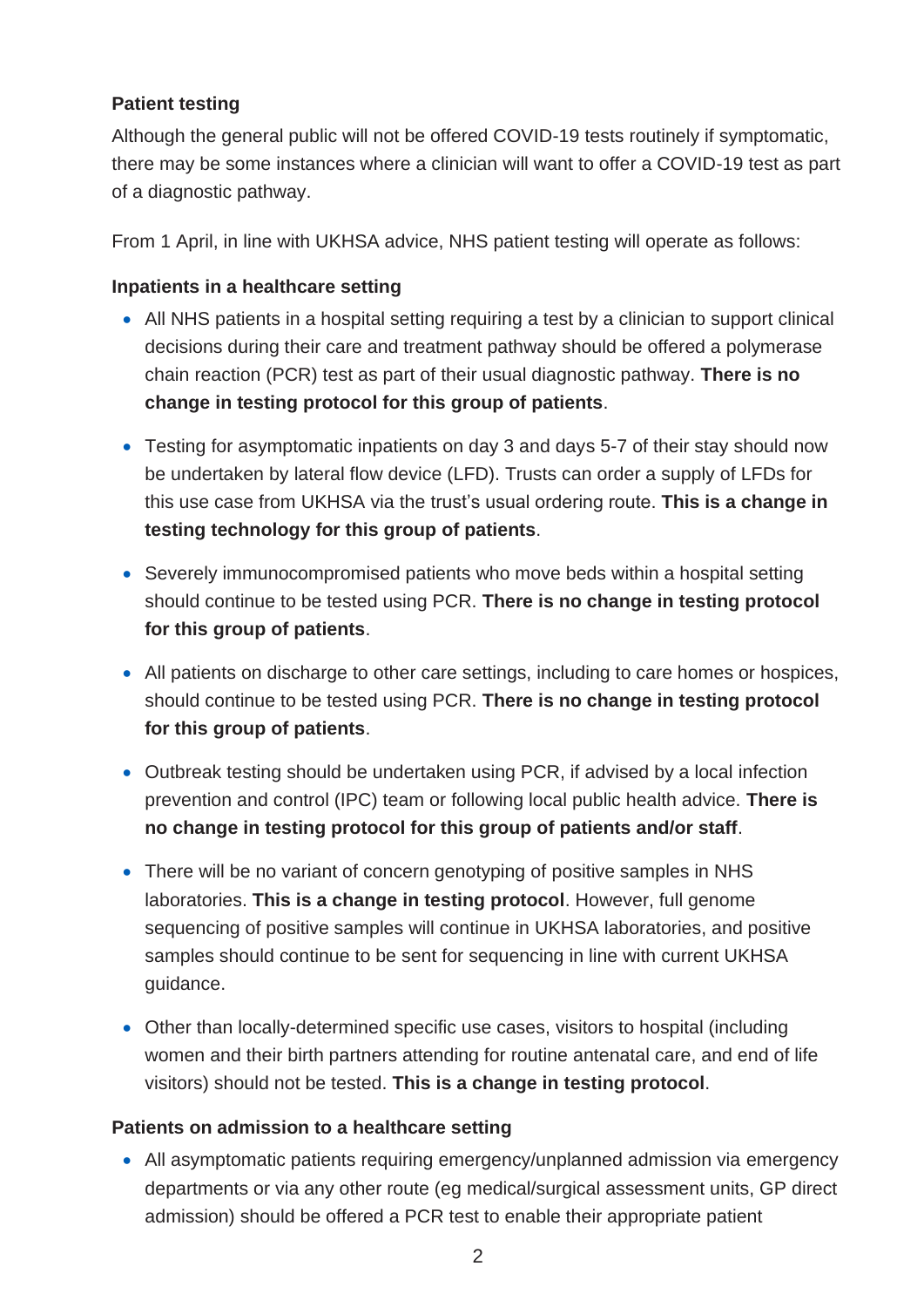placement. This may be a rapid PCR test, depending on local protocols. LFDs can continue to be used in emergency departments as part of the early decision assist test (EDAT) pathway. **There is no change in testing protocol for this group of patients**.

- Women admitted to a labour ward or setting should be tested as soon as is practical at the hospital site using PCR or rapid tests. Their birth partners will not be tested. **There is no change in testing protocol for this group of patients**.
- Asymptomatic patients requiring emergency admission to a mental health unit, and NHS patients in mental health and learning disability settings returning from a period of planned leave should be tested using LFDs. Trusts can order a supply of LFDs for this use case from UKHSA via the trust's usual ordering route, or should coordinate with their regional testing lead where direct ordering is not yet in place. **There is a change in supply of testing for this group of patients**.
- Planned elective admissions should be tested using LFDs, in advance of admission. Patients should be directed to the gov.uk website to order their tests, where they will be asked to confirm that they have a planned upcoming admission. Patients should inform their treating trust if they test positive, and should be asked to provide proof of testing (text or email from the gov.uk website) on admission. More information to support this use case will be made available. **This is a change in testing technology**.

#### **Patients in the community**

- High risk patients in the community identified for COVID-19 MAB/Antiviral treatment will continue to access tests from UKHSA. This will be communicated separately.
- All NHS patients in a community or primary care setting requiring a test by a clinician to support clinical decisions during their care and treatment pathway should be offered a lateral flow device (LFD) test as part of their usual diagnostic pathway. Patients should be directed to the gov.uk website to order their tests, where they will be asked to confirm that their clinician has requested this. **This is a change in testing technology for this group of patients**.

## **Staff testing**

From 1 April, in line with UKHSA advice, NHS staff testing will operate as follows:

• NHS patient facing staff should continue to test twice weekly when asymptomatic. LAMP testing will no longer be available after 31 March. LFD tests will continue to be available through the gov.uk portal for NHS staff working in a patient-facing role. NHS England is working with UKHSA to determine how routine asymptomatic testing should be stepped down in line with any decrease in prevalence rates.